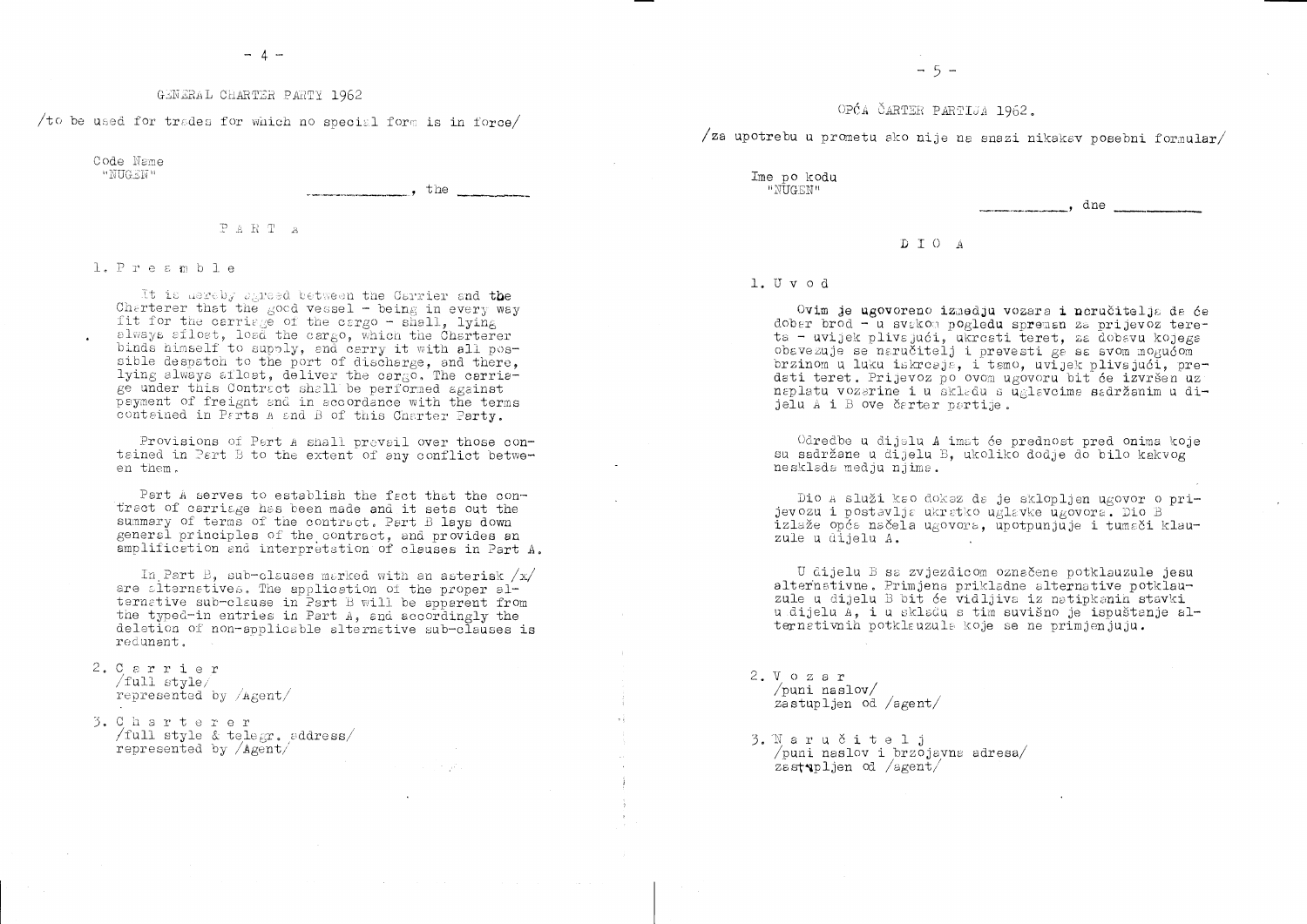$\mathcal{L}^{\mathcal{L}}$  $-7 -6 4. \text{Br} \circ d$ 4. Vessel  $\sqrt{a}/\text{ime}$ zastava  $/a/$  name flag  $/b/$  GRT NRT DWP  $\sqrt{\circ}$  klasa  $/b/$  GRT **NRT DWT**  $/c/$  class  $/svepo$  $/$ all told ljetnoj on Summer oznaci  $load$   $line/$ nadvodja/  $/d/$  cubic capacity of cargo holds  $d/d$  kubična zapremnina skladišta za teret  $/e/$  number of decks  $f/f$  service speed abt knots /e/ broj paluba /f/ putna brzina otp. čvorova  $/g/$  hatches /dimensions/  $/g/$  grotla  $\frac{7}{\text{dime}}$   $nz$  ije $\frac{1}{2}$  $/h/$  /other details,  $e, \epsilon,$ , special  $/h/$  /druge pojedinosti, equipment, vesnpr. posebna oprema. sel's present sadanja pozicija position, etc. broda,  $itd$ . See clause Vidi klauzulu  $\sin$  Part B/: /u dijelu  $B/$ : 5. Teret 5.  $C$  a  $r$   $g$   $o$ /količina,  $\sqrt{q}$ uantity, opis. description. pakiranje i packing & posebna obilježja/ special features/ procenata više ili manje po per cent more or less at opciji izjavljenoj option to be declared /vozarevoj.  $/Carrier's$  $/kada/$  $/when/$ naručiteljevoj/  $Charterer's/$  $35 / d/$ od kojega može biti krcano na palubu  $35 / d/$ of waich may be carried on deck. 6. Stojnice / dokidanje 6. Laydays/cancelling  $/a/$  stojnice ne počinju prije 7h prije podne dne  $\sqrt{a}/$  lay days not to commence before 7  $\epsilon$ .m.on the 32 /b/ datum dokidanja: 3h poslije podne dne 32  $/b/$  cancelling date:  $\frac{1}{2}$  p.m.on the 7. Vozareva obavijest spremnosti broda  $14$ 7. Carrier's notices of vessel's  $14$ brzojavit će se na adresu/e/: readiness to load to telegr. address/es/:  $/a/$ tekući dani približ- $/a/$ running days of approxin o g datuma m a t e date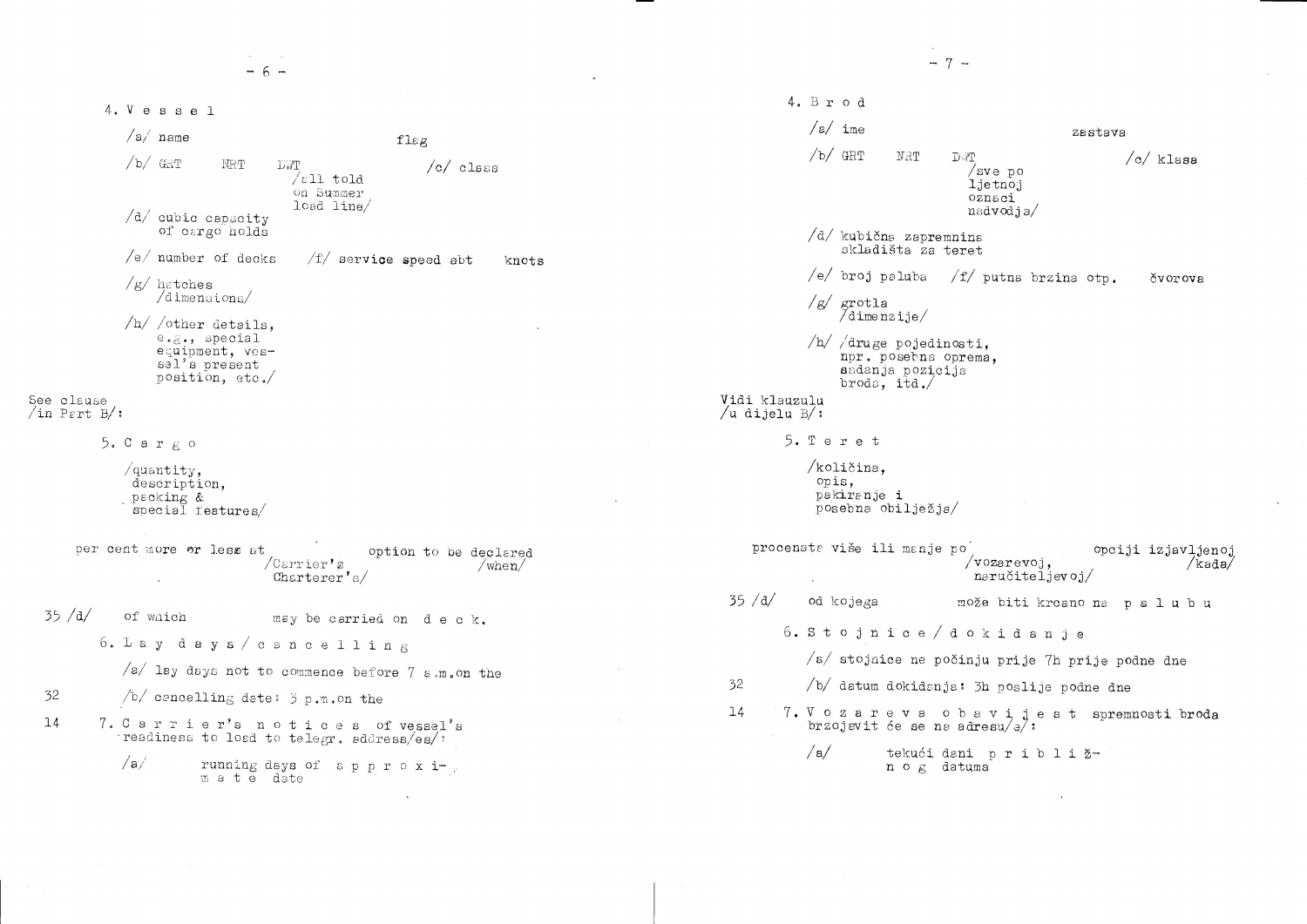|                 | /b/<br>n i t e date                                                                                                   | running days of defi- |                 | /b/            | tekući dani k<br>n o g datuma                                                                                                          |
|-----------------|-----------------------------------------------------------------------------------------------------------------------|-----------------------|-----------------|----------------|----------------------------------------------------------------------------------------------------------------------------------------|
|                 | /c/<br>-hour E.T.A. message                                                                                           |                       |                 | $\sqrt{\circ}$ | -sat E.T.A. por                                                                                                                        |
|                 | 8. Loading                                                                                                            |                       |                 | 8. Ukrcavanje  |                                                                                                                                        |
| 30 <sup>°</sup> | $/a$ port/s/<br>/e.g., rotation, when<br>optional ports decla-<br>$r$ able, "safe aground",<br>number of berths etc./ |                       | 30 <sup>°</sup> | $/a/$ luka/e/  | /npr. mijenjanje, kao<br>će se odrediti opcio-<br>nalne luke, "sigurno<br>nasukanja", broj pri<br>zišta itd./                          |
| 25              | $/b/$ rate /e.g., rate per<br>day, total time for<br>loading, "fast can",<br>reversible/non-rever-<br>sible, $etc.$   |                       | 25              |                | /b/ vrijeme /npr. vremena<br>dan, ukupno vrijeme z<br>ukrcavanje, "brzo kał<br>moguće", reverzibilno<br>$\sqrt{ne-reversibilnost}$ , i |
| 17              | $\sqrt{c}/ \cosh / e . g .$ , free to<br>alongside ship, free<br>at ship's rail,<br>free in $&$ stowed/<br>triangle/  |                       | 17              |                | /o/ trošak /npr. franko u<br>bok broda, franko bro<br>ska ograda,<br>franko ukreaj i uskla<br>$dis$ teno/timovano/                     |
| 18              | /d/ dunnage for /Carrier's,<br>Charterer's, Shipper's/                                                                | account               | 18              |                | $/d/$ razdjelne daske na /v<br>naručiteljev, kreatel                                                                                   |
| 19              | /e/ separation for $/Cerrier$ 's,<br>Charterer's, Shipper's/                                                          | account               | 19              |                | /e/ separacija na /vozare<br>naručiteljev, krcatel                                                                                     |
| 27              | /f/ stevedores appointed by<br>the /Carrier, Charterer,<br>$\texttt{Shipper}\!/$                                      |                       | 27              |                | /f/ slagade postavlja<br>/vozar, naručitelj,<br>$k$ rcatelj $/$                                                                        |
| 28              | $/g/$ shore winchmen, if any,<br>for /Carrier's, Charterer's,<br>$\text{Shipper's}$                                   | account               | 28              |                | /g/ radnici na obalnoj di<br>na /vozarev, naručite<br>$kr$ cateljev $/$                                                                |
|                 | /h/ time for loading commences<br>to count<br>insert if other agreement<br>made than set out in clau-<br>se $16/$     |                       |                 |                | /h/ vrijeme za ukrcavanje<br>se računati<br>/uvrstiti ako je sklo<br>sporazum drugačiji od<br>zuli $16/$                               |
|                 | $/$ i/ vessel's max. draught loaded not<br>to exceed /salt, brackish, fresh<br>water/                                 |                       |                 | voda/          | /i/ maksimalni gaz nakrca:<br>prijeći /slana, braki                                                                                    |
|                 | $/j/$ Shipper<br>/full style & telegr. address/                                                                       |                       |                 | $/j/$ Kreatelj | /puni naslov i brzoja                                                                                                                  |
|                 |                                                                                                                       |                       |                 |                |                                                                                                                                        |

 $\overline{R}$ 

 $\sim 10^6$ 

 $-9 -$ 

on a  $\delta$ uke<sup>.</sup> ada<br>) od  $ve$ a na  $\frac{z_8}{z_8}$ <br>ko je<br>lost<br>itd./ uz<br>od- $\frac{1}{2}$ vozarev,<br>Ljev/ račun <sup>ev,</sup><br>-jev∕ račun izalici, ako ih ima,<br>eljev, račun počinje opljeni<br><sup>i ono</sup>g u klauanog broda neće<br>ična, slatka  $\frac{1}{2}$ adresa $\frac{1}{2}$ 

 $\langle \cdot \rangle$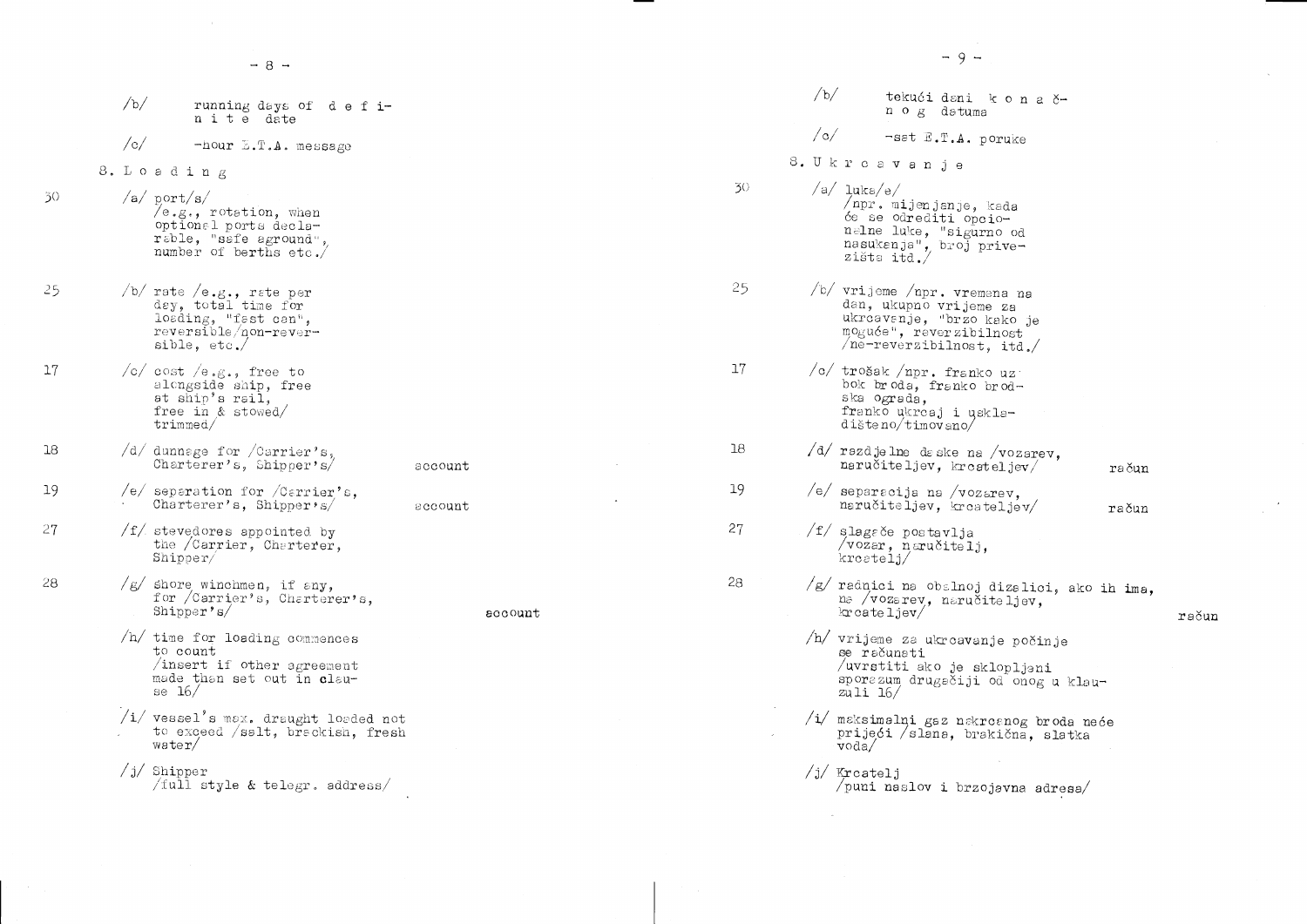9. Iskrcavanje 9. Discharge 30  $/a/$ luka/e/  $30$  $/a$  port/s/  $\sqrt{e} \cdot g \cdot$ , rotation, when /npr. mijenjanje, kada optional ports declaće se odrediti opcionalna rable, "safe aground", luka, "sigurno od nasuka-<br>nja", broj privezišta, itd./ number of berths, etc./ /b/ brzojav o odlasku i  $/b/$  sailing telegram and a  $-nour E.T.A.$ message to telegr. ad- $\frac{dres}{s}$ /es/ 25 25 /c/ rate /e.g., rate per  $\sqrt{c}$  vrijeme  $\sqrt{npr}$ . vremena na day, total time for dan, ukupno vrijeme za discharge, "fast can", iskrcavanje, "brzo kako<br>je moguće", itd./  $etc.$  $/d/$  cost /e.g., free from 23 23 /d/ trošak /npr. franko uz alongside ship, free bok broda, franko brodat ship's rail, free ska ograda, franko isout/  $k$ rcaj $7$ 27  $/e/$  steved ores appointed by the 27  $/e/$  slagače postavlja /Carrier, Consignee, Charterer/ /vozer, primalac, naručiteli/ 28  $/f/$  snore winchmen, if any, for 28 /Carrier's, Consignee's,  $\sqrt{v}$  ozarev, primaočev, naručiteljev $\sqrt{v}$  $Cherterer's/$ account /g/ vrijeme za iskrcaj počinje se<br>računati /uvrstiti ako je /g/ time for discharge commences<br>to count /insert if other sklopljeni sporszum drugačiji agreement made than set out od onoga u klauzuli 22/ in clause 22/ /h/ maksimalni gaz nakroanog broda neće /h/ vessel's max. draught loaded not prijeći /slana, brakična, slatka to exceed /salt, brackish, fresh  $\overline{v}$  oda $/$  $water/$  $/i$  Primalac  $/i/$  Consignee /puni naslov i brzojavna adresa/  $/\text{full}$  style & telegr. address/ 10. V o z a r i n a  $10.$  Freight  $/a/$  iznos  $\frac{1}{2}$  / a/ rate po /jedinici težine, per / unit of weight, mjere, itd. messure, etc., napoprijeko/ or  $lump$  sum/ quantity on  $\sqrt{pr}$ edanu, primljenu/  $/\text{delivered, intaken}/$ 

 $-11 -$ 

```
-sat E.T.A.poruke na
                                brzojsvnu
                                adresu/e/
/f/ radnici na obalnoj dizalici, ako ih ima, na
                                                 račun
                           količinu
```